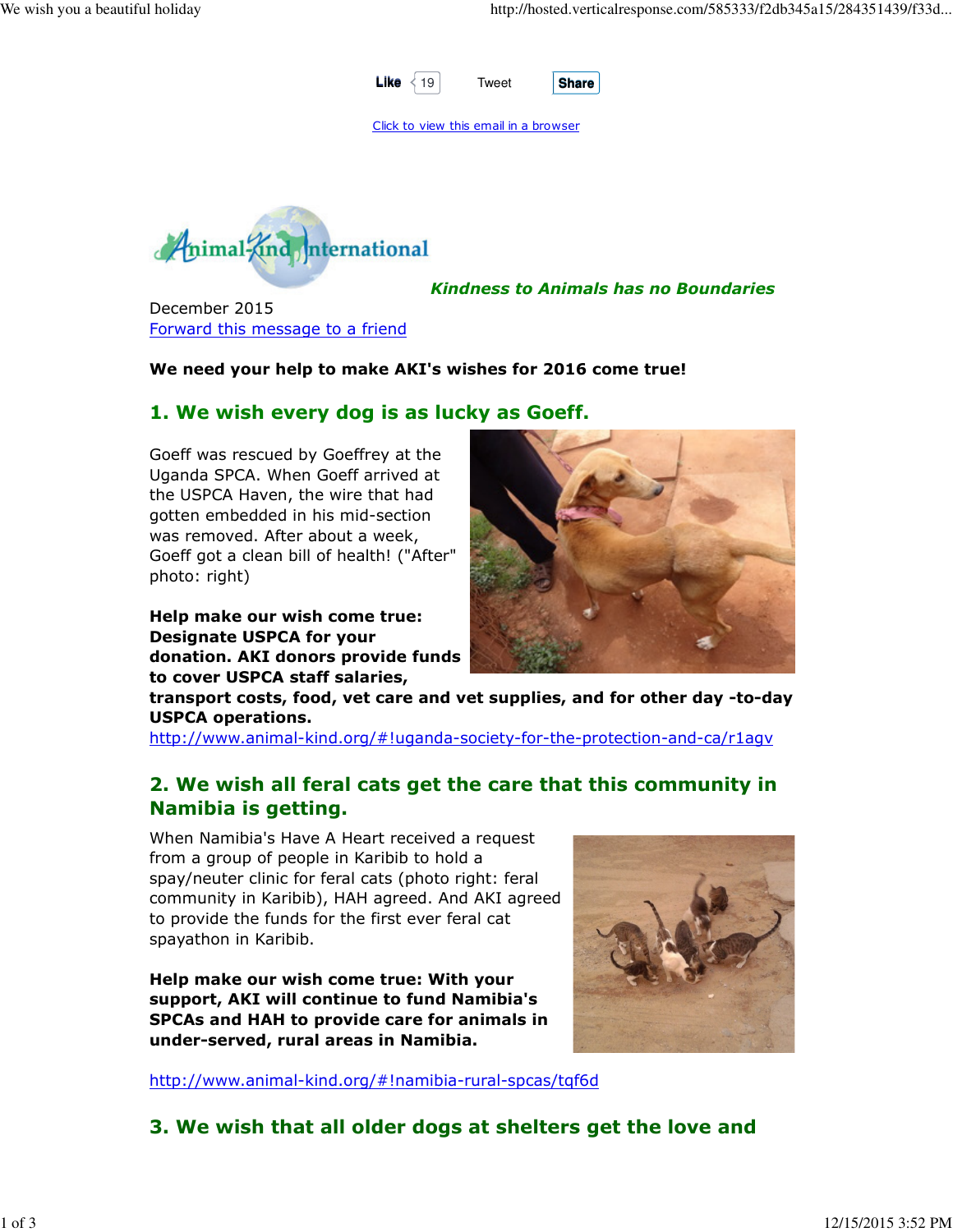# care that they do at Save the Animals-Armenia's shelter.

SA-Armenia is a sanctuary for dogs that have no place to go, dogs that were dumped on the streets of Yerevan, injured and scared. Many dogs now at the shelter are old and need special nutritious food and daily meds (picture right: Oleg, one of the older dogs at the SA sanctuary).

Help make our wish come true to always be there for the old dogs-and all the dogs-at the SA-Armenia shelter. Your support



will provide food, meds, and vet care for the 220 dogs at the shelter so they can enjoy their well-deserved old age.

http://www.animal-kind.org/#!armenia--save-the-animals/vs7nh

## 4. We wish that all street dogs and cats get the love and care that they do in Kingston, Jamaica.

When this dog was hit by a car, Deborah (Kingston Community Animal Welfare) didn't hesitate. She scooped the dog off the street and got him the vet care he needed-Deborah was able to do this because she knows that AKI donors will be there for her.

Help make our wish come true: We pledge that in 2016, KCAW will have the funds they need to feed and care for Kingston's street dogs and cats.



http://www.animal-kind.org/#!jamaica--kingston-community-animal-welfa/basyx

### For 2016 we also wish that:

5. Helping Hands for Hounds of Honduras never has to turn down an animal in need on the streets of Tegucigalpa due to lack of funds.

6. Uganda SPCA's cats get a new cattery (photo right is the old cattery; we need to raise about \$1500 to construct a new one).

7. Tanzania Animal Welfare Society can continue to provide care for thousands of working donkeys.